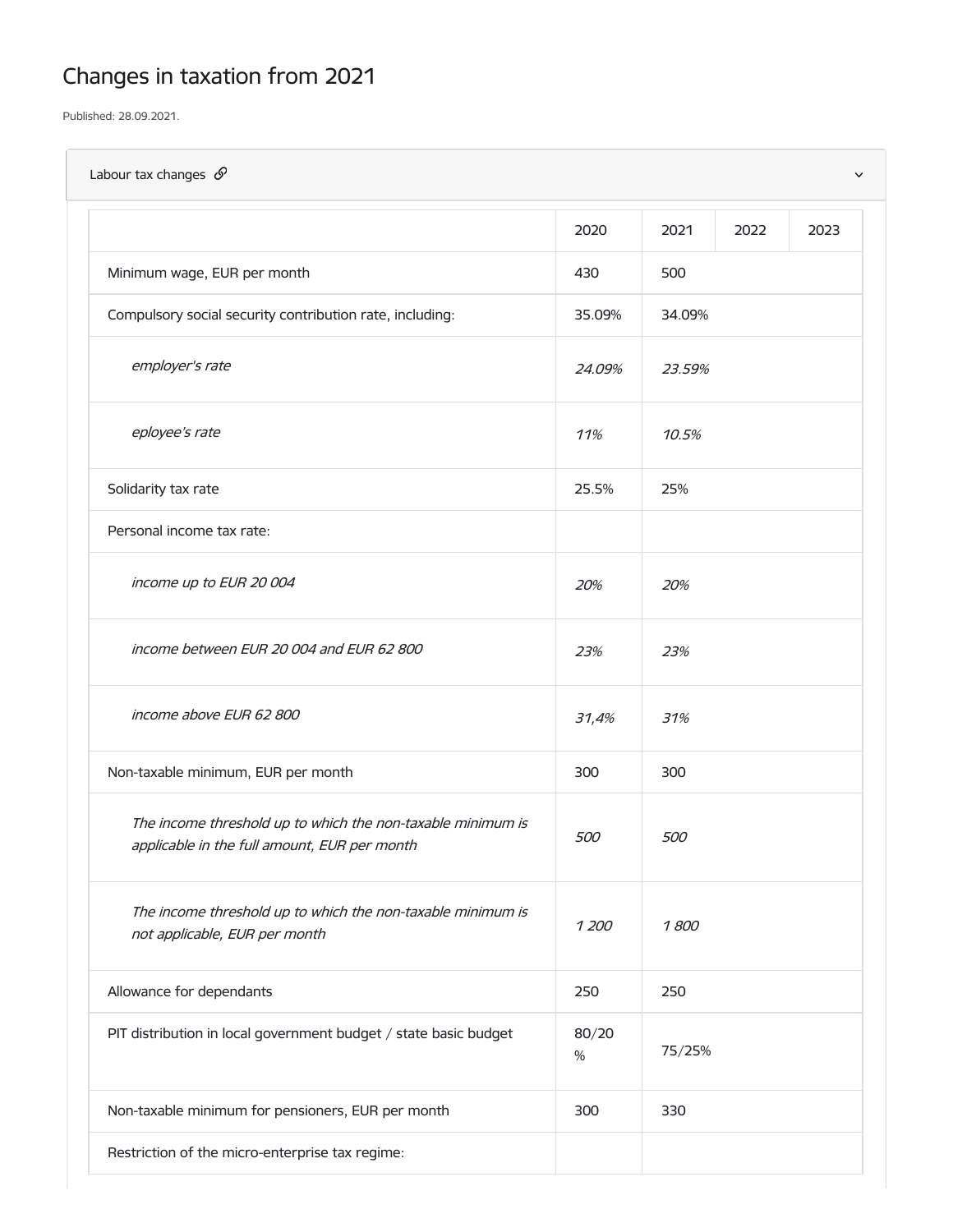| Turnover, EUR per year                  | 40 000 | <i>25 000</i>                               |
|-----------------------------------------|--------|---------------------------------------------|
| Micro-enterprise tax rate from turnover | 15%    | 25%                                         |
| Rate applicable to excess turnover      | 20%    | 40%                                         |
| <b>Employees</b>                        | 5      | 1 (micro-enterprise<br>ownery <sup>11</sup> |

<span id="page-1-1"></span><span id="page-1-0"></span> $11A$  transitional period until 30 June 2021 shall be determined for already adopted employees of micro-enterprises, during which the current regulation of the Micro-enterprise Tax Law will be applied until 31 December 2020. From 1 July 2021 all employees of the micro-enterprise (except the sole owner) will have to pay labour taxes in accordance with the general procedures in accordance with the Law On Personal Income Tax and the Law On State Social Insurance.

Personal income tax (PIT)  $\mathcal{O}$ 

From 1 January 2021:

reduced PIT progressive top rate from 31.4% to 31%, keeping other PIT rates unchanged (20% and 23%);

the patent fee payment regime has been abolished, while maintaining the reduced licence fee payment regime for pensioners and persons with group 1 and 2 disabilities. Patent payers who have made the licence fee payment for 2021 until 31 December 2020 will be able to apply the licence fee regime also in 2021 for the period for which the licence fee was made;

procedure for automatic repayment of PIT overpayments, as well as preconditions 11 for automatic repayment of PIT overpayments. The automatic repayment of the overpayment of PIT is planned to be introduced starting from 2023 for the PIT withheld in 2022;

there is a regulation that provides that the State Revenue Service (SRS) may not repay the overpaid PIT if the SRS has information that the tax payer has not fulfilled its obligation – has submitted a mandatory annual income declaration for any of the previous taxation periods, if the payer would develop a PIT supplement during these periods. In such cases, the SRS will calculate the PIT for the tax payer according to the information in the SRS information systems and accordingly will be able to direct the overpayment of PIT for the settlement of PIT liabilities of the previous taxation periods;

the procedures for the administration of eligible expenditure have been improved by providing that the SRS uses information of medical treatment and education service providers regarding the expenses of the tax payer in the processing of declarations, if the taxpayer has given consent to the service provider for the transfer of personal data related thereof for the completion of the declaration. The taxpayer has the right, when submitting an application to the SRS regarding deletion of specific data, to withdraw his or her consent by deleting the information received from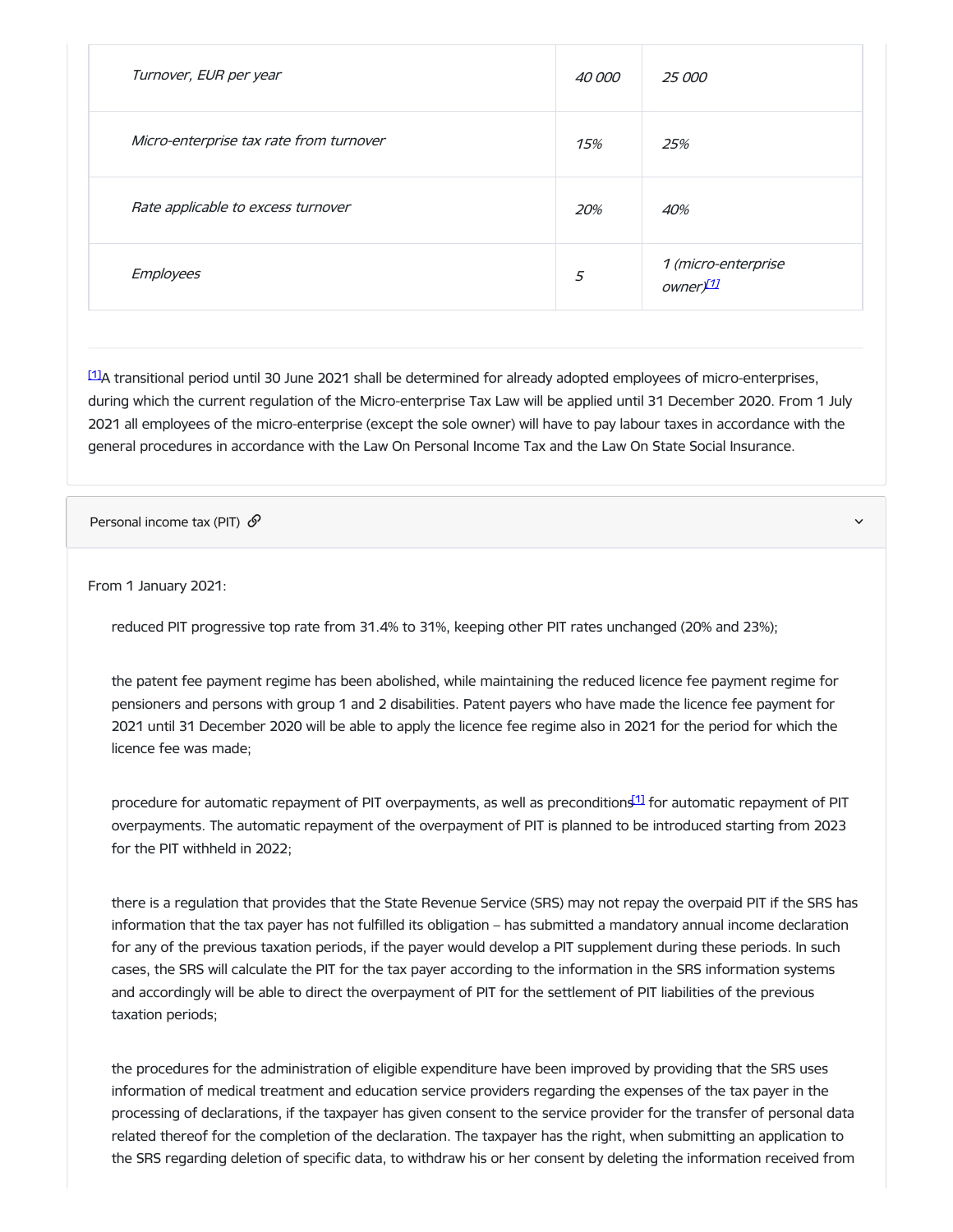the service providers in the SRS regarding payments which the taxpayer has the right to include in the declaration as eligible expenditure;

expenses of an employee related to the performance of remote work which are covered by the employer in accordance with the Labour Law shall be exempted from PIT, if their total amount per month for full-time work does not exceed EUR 30 and the relevant conditions are fulfilled<sup>21</sup>. This PIT exemption may not be applied during long absences exceeding 30 days;

the inherited state funded pension capital income is equated with another type of pension income, thus the State funded pension capital, which is inherited in the event of the death of a member of the State funded pension scheme and which will be disbursed to the heir to a payment account with a credit institution, will be subject to PIT;

a change in the regulation of PIT taxable income resulting from reduced or extinguished liabilities and PIT exempted reduced or extinguished liabilities;

the benefit for the birth of three or more children in the same childbirth is PIT exempted;

the notification way of the SRS decisions regarding registration of scholarship regulations and repayment of overpayment of PIT has been changed;

the eligible expenditure of the taxable person may include medical and educational expenses for a sibling who has a group 1 or 2 disability;

the registration certificate of the performer of economic activity is replaced by an entry in a publicly accessible part of the register;

changes in advance payment deadlines for solidarity taxpayers;

the range of payers who may submit declarations until 1 July of the post-taxation year has been specified for ensuring uniform application of the Law;

the rules relating to changes in laws and regulations establishing administrative liability have been clarified;

the form of the statement of income paid to a natural person has been changed;

amendments have been made in relation to the changes to the Micro-enterprise Tax Law;

for persons who receive a pension in accordance with the Law On State Pensions, the non-taxable minimum is increased to EUR 3 960 per year (EUR 330 per month);

the amount of income taxable with PIT above which the annual differentiated non-taxable minimum is not applied is increased up to EUR 1800 per month, which means that real income will increase for people with low and mediumsized incomes. Also, the forecasted income growth coefficient (K2) of the monthly non-taxable minimum calculation formula will change from 1.09 to 1.06, which is applied by the SRS.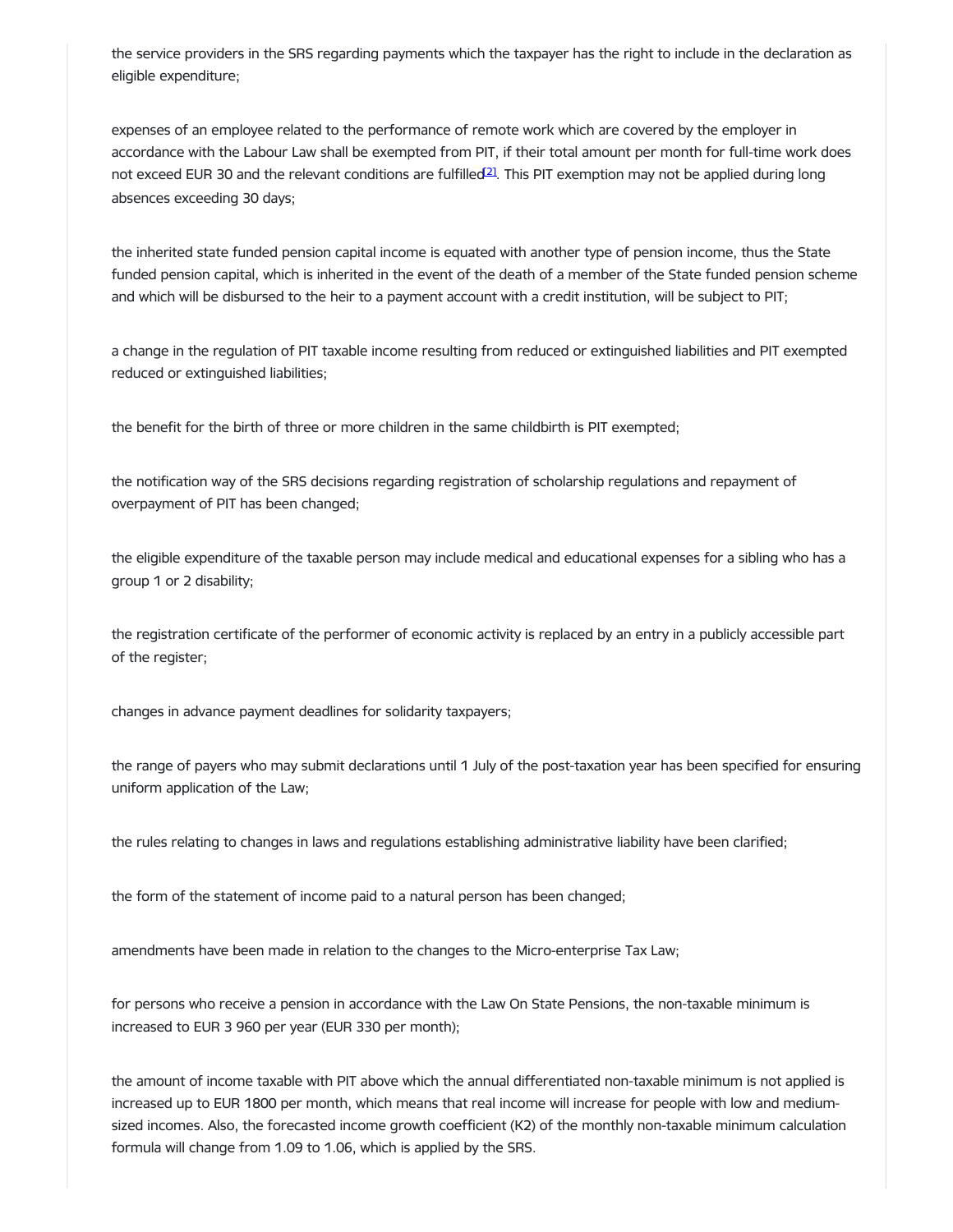A transitional period until 30 June 2021 shall be determined for already adopted employees of micro-enterprises, during which the current regulation of the Micro-enterprise Tax Law will be applied until 31 December 2020. From 1 July 2021 all employees of the micro-enterprise (except the sole owner) will have to pay labour taxes in accordance with the general procedures in accordance with the Law On Personal Income Tax and the Law On State Social Insurance.

# [\[2\]](#page-1-1)

The State Revenue Service (SRS) will automatically refund the overpayment of PIT to taxpayers who have not submitted an annual income declaration, if certain conditions are met:

the taxpayer has not registered economic activity, has not obtained income abroad, as well as has not obtained other income regarding which the information is to be included in the annual income declaration and the PIT shall be paid in accordance with summary procedures;

the taxable person has no tax debts;

automatic repayment of PIT overpayments can only take place if it results from the following factors:

the annual differentiated non-taxable minimum;

the non-taxable minimum of a pensioner, if the pensioner receives only a pension in accordance with the laws and regulations of Latvia;

additional relief (for persons with disabilities, politically repressed and members of the national resistance movement);

progressive PIT rates;

in certain cases, under-use of the allowance for dependants;

regarding the eligible expenditure of the taxpayer himself or herself, which are related to the contributions made by the person to private pension funds established in accordance with the law On Private Pension Funds and insurance premium payments made in accordance with the life insurance contract (with accumulation of funds) to an insurance undertaking which operates in accordance with the Law on Insurance Companies and their supervision;

The SRS has information about the current account in Latvia to which the overpayment of PIT is to be repaid.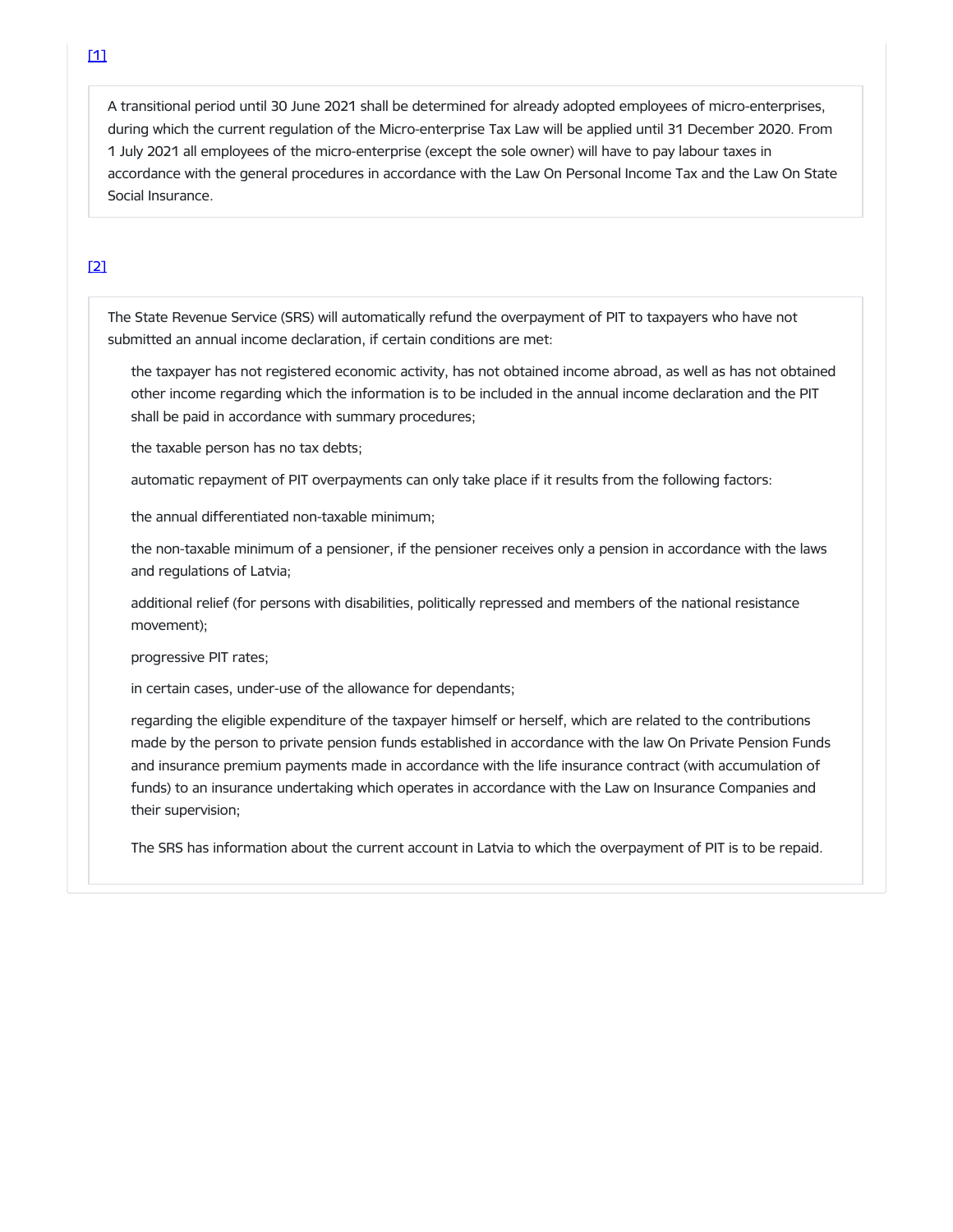if the royalties are disbursed by an income disburser who is a collective management organisation (e.g. AKKA/LAA), then the income disburser will withhold PIT in the amount of 20% during the taxation year, applying a notional expenditure norm of 25% or 50% (depending on the type of work of the author or performer) of the revenue. If the total income during the taxation year exceeds EUR 20 004, the progressive PIT rate (for income from EUR 20 004 to EUR 62 800 - 23%, but for the part of income exceeding EUR 62 800 - 31%) will be applied, which is calculated in accordance with summary procedures by submitting an annual income declaration;

if the royalties will be disbursed by another income disburser other than the collective management organisation, from 1 July 2021 there will be a gradual transition (if the natural person is not registered in the SRS as a performer of economic activity) and the recipients of royalties will commence the tax payments as registered performers of economic activity:

- if a natural person has not registered as a performer of economic activity, from 1 July 2021 to 31 December 2021 the special regime of the PIT transitional period will be applied - from the annual income up to EUR 25 000 the income disburser withholds tax in the amount of 25%, from income exceeding EUR 25 000 - in the amount of 40%. In this case, the tax withheld by the payer of the royalties is divided into: 80% compulsory state social security contributions and 20% PIT;
- if a natural person registers economic activity, he or she will be able to choose to pay PIT under the general regime or register as a micro-enterprise taxpayer;
- if the person has registered economic activity in the general regime as the payer of PIT, he or she will pay the PIT in accordance with the general procedure, applying progressive PIT rates: for annual income up to EUR 20 004 – 20%, for annual income from EUR 20 004 to EUR 62 800 – 23%, for the part of income exceeding EUR 62 800 – 31%. In this case, the recipient of royalties will be entitled to deduct from the payment the notional expense norm in the amount of 25% or 50% (depending on the author's work or type of performer) from the revenue. If the actual expenditure of the author is higher, it will be possible to include actual expenditure in the expenditure for economic activity in accordance with the procedures laid down in the Law On Personal Income Tax, if they are based on corroborative documents (in this case the recipient of royalties will not be entitled to apply the conditional expenditure norm);
- $\bullet$ if the person has registered as a micro-enterprise taxpayer, then the person will pay the micro-enterprise tax for the royalty income, applying a rate of 25% to turnover up to EUR 25 000 per year, and a rate of 40% to the part of turnover exceeding EUR 25 000 per year. The recipient of royalties will not be entitled to deduct the notional expense norm in the amount of 25% or 50%.

If the royalty contract has been concluded until 31 December 2020 and the payment in conformity with the concluded royalty agreement is disbursed during the taxation year 2021, in the taxation year 2021 for the income from the abovementioned royalty contract the norms of the Law On Personal Income Tax, which were in force on 31 December 2020 will be applied.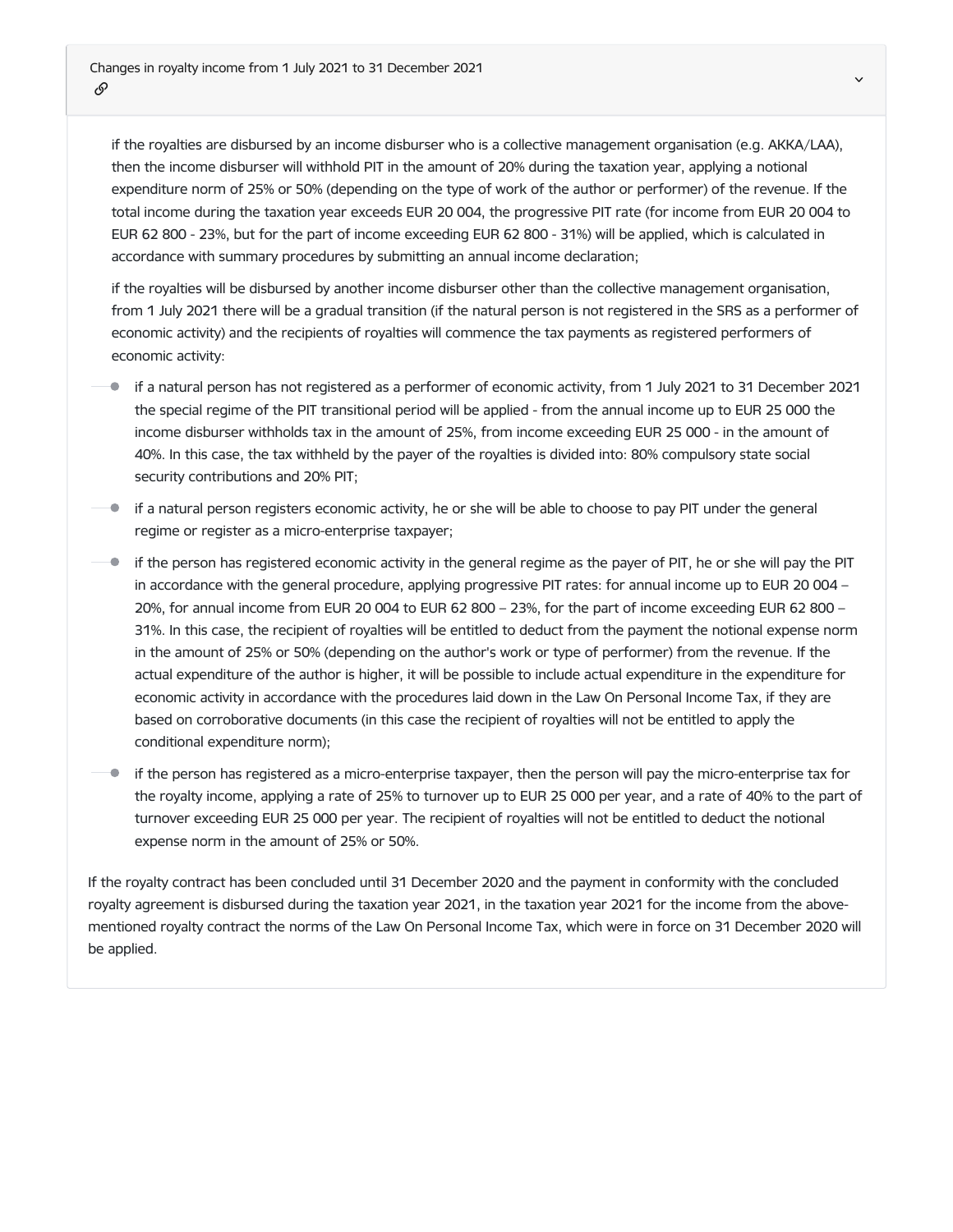the special arrangement for the transitional period of PIT in relation to royalty income will lapse;

if a natural person will be paid royalties by an income disburser other than a collective management organisation, the natural person will have to register as a performer of economic activity who pays PIT in accordance with the general procedures or as a micro-enterprise taxpayer:

- $\bullet$ if the natural person has registered economic activity as PIT payer under the general regime, he or she will have the right to deduct the notional expense norm in the amount of 25% or 50% (depending on the type of work of the author or performer) from the revenue;
- if the natural person has not registered economic activity and the royalties will be disbursed to such person by an income disburser other than a collective management organisation, the PIT and the compulsory social security contributions will be deducted from that income as unregistered economic activity, i.e., as from the income from paid work.

The exemption from the PIT payment for the remuneration of persons for the provision of social care services has been extended until 2023.

Solidarity tax  $\mathscr{D}$  and the set of the set of the set of the set of the set of the set of the set of the set of the set of the set of the set of the set of the set of the set of the set of the set of the set of the se

From 1 January 2021:

solidarity tax rate has been reduced from 25.5% to 25%;

the distribution of solidarity tax revenue has been changed to ensure that the solidarity tax PIT revenues of 10 percentage points are credited to the single tax account;

the part of the solidarity tax (up to now in the amount of 14 percentage points) which until now was registered in the personal account of the taxpayer, in accordance with the Law On State Pensions, when making solidarity tax payments from 2021, will be directed into the State pension special budget unpersonalised.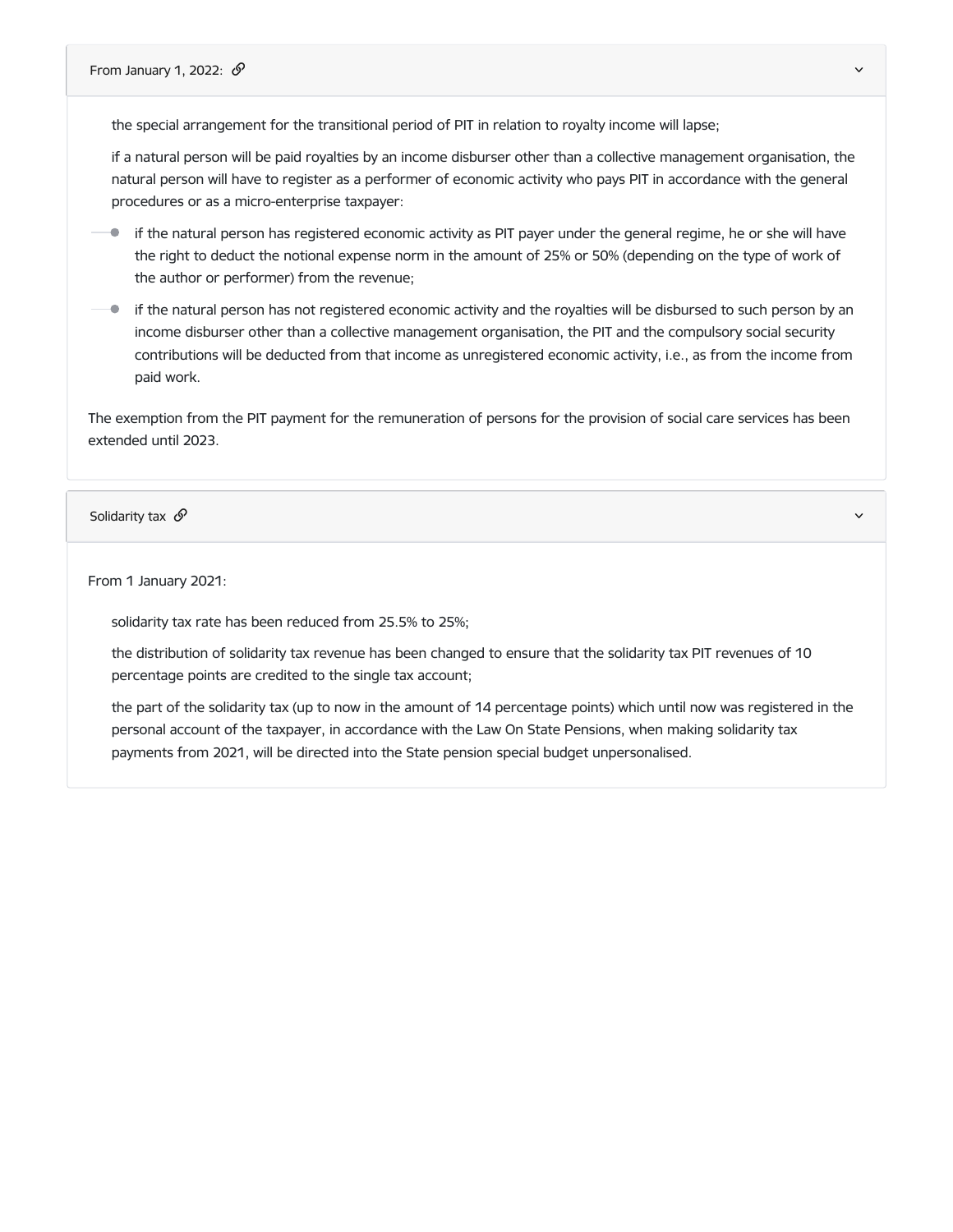a limited liability company (hereinafter – Ltd.), as well as a registered value added tax (hereinafter - VAT) payer will no longer be able to acquire the status of a MET payer. If during the taxation year the micro-enterprise (hereinafter - ME) becomes or has to become a registered VAT payer in accordance with the Value Added Tax Law, it will lose the status of MET payer from the next taxation period;

MET rate for turnover up to EUR 25 000 per year is set at 25%, whereas for the part of turnover exceeding EUR 25 000 per year – 40%;

by acquiring MET payer status from the 2nd quarter of the taxation period or later, the turnover to which the 25% rate is applied is reduced proportionally. (For example, in the year when ME acquires MET payer status in the 3rd quarter, the MET rate for turnover up to EUR 12 500 is 25%, and for the part of turnover exceeding EUR 12 500 – 40%);

the salary limit of the ME employee (EUR 720 per month) is excluded from the Micro-enterprise Tax Law;

MET will be limited to one person - the owner of ME. If in 2021 the number of owners of ME increases as a result of the change of ownership of ME, the ME will lose the status of MET payer from the day when the number of owners of MET payer – Ltd. ME has been increased;

in order to reduce the administrative burden for those ME who do not perform economic activity for the full taxation period (calendar year), but only for a couple of months in the taxation period, the Micro-Enterprise Law provides that in future the ME will submit a quarterly declaration to the SRS only for the reporting quarter in which the ME has had a turnover.

#### From 1 July 2021:

an employee of the already registered MET payer who has been hired until 31 December 2020, income will be taxed with PIT (salary tax) in accordance with the Law On Personal Income Tax and the employee will be insured as an employee in accordance with the Law On State Social Insurance.

#### From 1 January 2022:

already registered MET payer – Ltd., as well as already registered MET payer who is registered as a VAT payer will lose the status of MET payer. In 2021, the MET payer has the right to change the status of the MET payer and become a payer of the enterprise income tax (hereinafter - EIT) or a payer of PIT from the first date of the next quarter by submitting an application to the SRS by the fifteenth date of the last month of the current quarter;

if the MET payer – Ltd. - does not register as an EIT payer within the course of 2021, it will automatically lose the MET payer status as of 1 January 2022 and become an EIT payer.

#### Excise duty  $\mathscr O$  and the contract of the contract of the contract of the contract of the contract of the contract of the contract of the contract of the contract of the contract of the contract of the contract of the co

The Law On Excise Duties determines several changes from 2021 in the tax rates for alcoholic beverages and tobacco products, liquids used in electronic cigarettes and tobacco substitute products, which will come into force within different time periods.

As of 1 January 2021, excise duty rates for the following tobacco products shall be increased: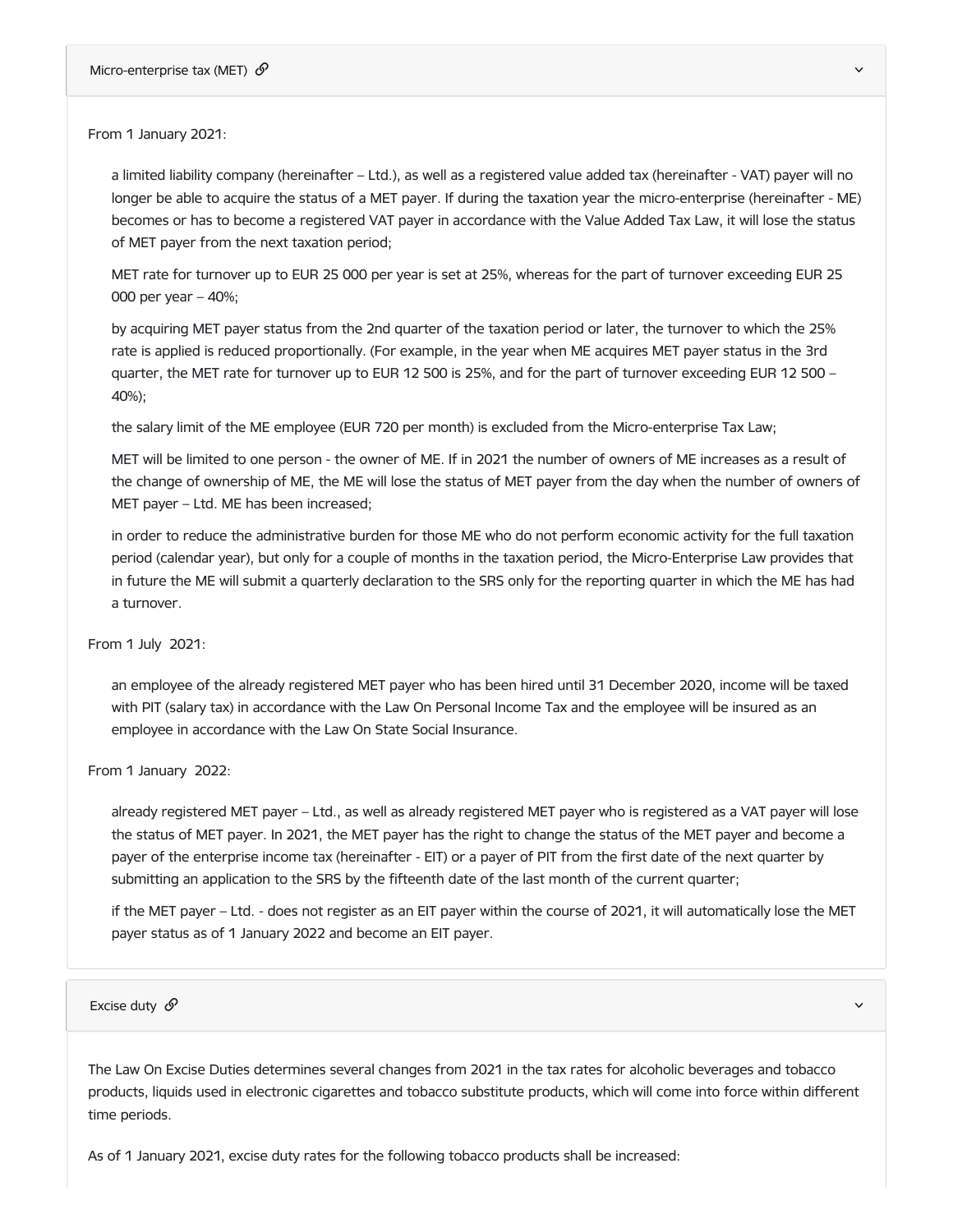cigars and cigarillos from EUR 95.2 to EUR 104.7 per 1000 pieces;

smoking tobacco and tobacco leaves from EUR 75 to EUR 80.25 per 1000 grams;

heated tobacco from EUR 75 to EUR 160 per 1000 grams.

In addition, as of 1 January 2021:

the calculation of the excise duty on the liquid to be used in electronic cigarettes, including components for the preparation of liquids used in electronic cigarettes (propylene glycol, flavourings, glycerol of plant origin, nicotine extracts and other substances) is changed, determining the duty rate - EUR 0.12 per 1 ml;

a new object of excise duty - tobacco substitute products is determined, for which the rate of excise duty is applied EUR 80 per 1000 grams.

For a fixed period from 1 January 2021 to 31 December 2025, the rate of excise duty on natural gas used as fuel in transport shall be reduced from EUR 9.64 to EUR 1.91 per MWh.

As of 1 February 2021:

the reduced rate of excise duty on biodiesel used as fuel is abolished and a minimum duty rate applies - EUR 330 per 1000 litres of biodiesel entirely derived from biomass and parafinised diesel from biomass;

the reduced tax rate is increased from EUR 152.7 to EUR 360 per 1000 litres for unleaded petrol with a high bioethanol content (from 70-85 per cent by volume) (fuel E85).

As of 1 March 2021:

the minimum level of excise duty is increased from EUR 114.7 to EUR 121.4 per 1000 cigarettes, as well as the structure for calculating the excise duty is changed: the specific duty rises from EUR 78.7 to EUR 92.5 per 100 cigarettes, while the percentage tax rate from the maximum retail selling price (ad valorem) is reduced from 20% to 15%;

the rates of excise duty on the following alcoholic beverages are increased:

- wine, fermented beverages (over 6%) and intermediate products (up to 15%) from EUR 106 to EUR 111 per 100 litres;
- **•** intermediates (above 15% and up to 22%) from 176 to 185 euros per 100 litres;
- $\blacksquare$  for alcohol and other alcoholic beverages from EUR 1 642 to EUR 1 724 per 100 litres of absolute alcohol;
- $\blacksquare$  beer (for each per cent by volume of absolute alcohol) from 7.8 to 8.2 euros per 100 litres, providing that the minimum rate of beer would increase from 14.4 to 15.2 euros per 100 litres.

As of 1 July 2021:

the reduced excise duty rate on biodiesel used for heating is abolished and a minimum duty rate applies - EUR 21 per 1000 litres of biodiesel entirely derived from biomass and parafinised diesel fuel derived from biomass, provided that those products are labelled (marked);

a single tax rate is set for petroleum products used for heating, applying EUR 60 per 1000 litres, irrespective of the blending of biofuels, if those petroleum products are labelled (marked).

As of 1 July 2021, the marking of liquids used in electronic cigarettes, ingredients for the preparation of liquid to be used in electronic cigarettes, tobacco substitute products and heated tobacco shall be commenced. In the meantime, those products which were released for consumption until 1 July 2021 and were not marked with excise duty stamps can be marketed until 31 December 2021.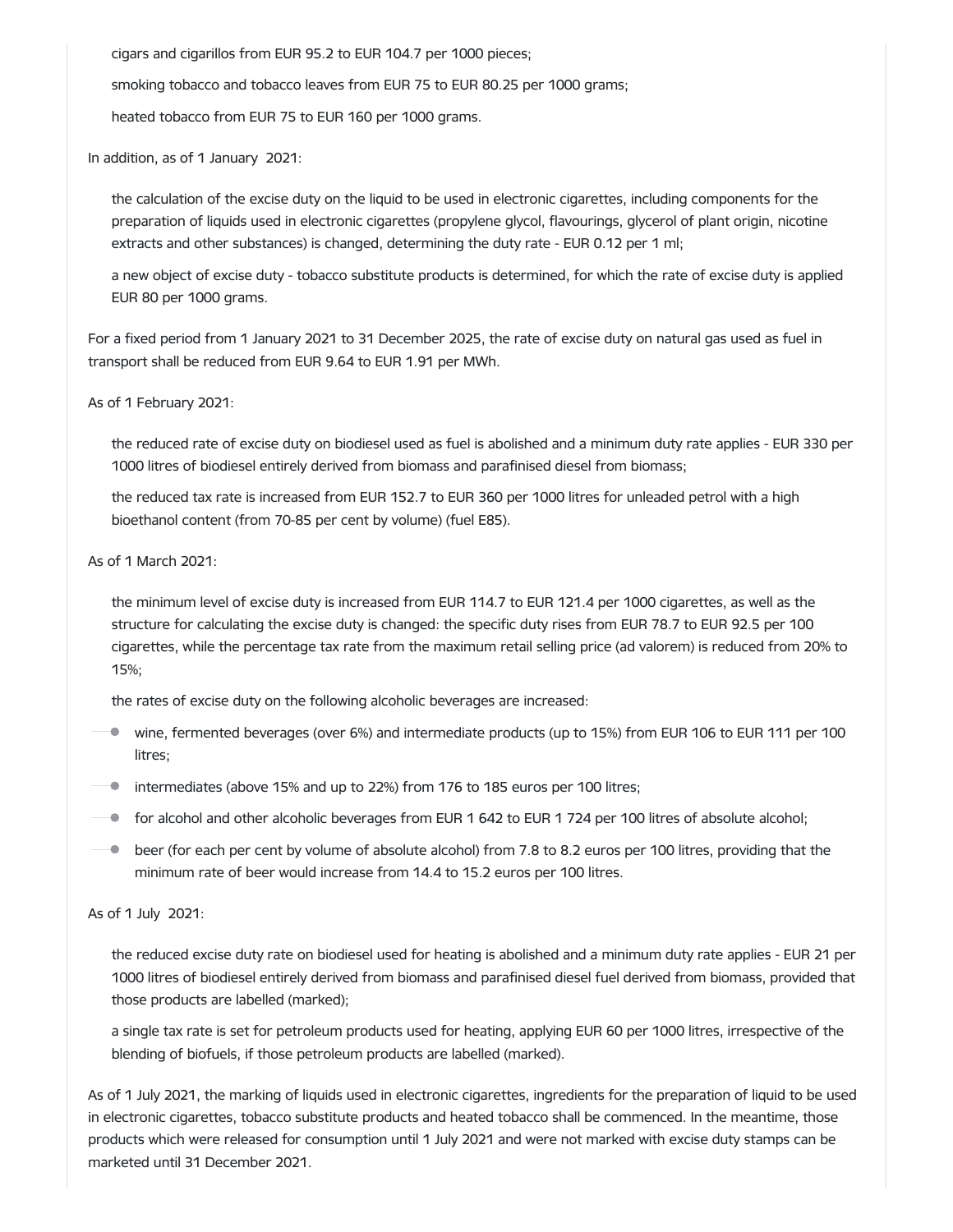vehicle operation tax (VOT) rates for vehicles registered for the first time in 2021 will be calculated taking into account CO<sup>2</sup> emissions determined according to the Worldwide Harmonised Light Vehicle Testing Procedure (WLTP);

for goods vehicles up to 3500 kg registered for the first time from 2012, the VOT will be calculated on the same basis as for passenger cars;

for passenger cars equipped with gas as a fuel installation and goods vehicles with a total weight of up to 3500 kg, first registered from 2009, the VOT rate will be 10% lower;

VOT rates for motorcycles will increase by about 5.4%, depending on the engine volume;

for goods vehicles with a total mass between 3500 kg and 12 000 kg, the VOT rates will be calculated taking into account the level of engine emissions, in the same time providing a reduction in the VOT rate for higher emission goods vehicles (EURO 6);

for goods vehicles over 12 000 kg with engine emission level (EURO 0-5) as well as buses with engine emission level (EURO 0-5), VOT rates will increase;

For the use of a vehicle registered abroad in the road traffic in Latvia, the VOT rates will be the same as for the same vehicles registered in Latvia. The minimum period for which the tax may be paid shall be one month;

As of 1 January 2021, company car tax (CCT) rates are increased by 7%, in accordance with changes in the consumer price index from 2017. In addition, the CCT rate is determined for vehicles with an engine capacity of more than 3000  $cm<sup>3</sup>$  – EUR 82 per month.

Natural resources tax  $\mathscr S$ 

As of 1 January 2021, the exemption for CO $_2$  emissions for the use of peat in fixed technological installations is abolished.

As of 1 January 2021, 2022 and 2023, the natural resources tax rates are increased for:

municipal and industrial waste which is not considered hazardous waste, to EUR 65 per tonne in 2021, EUR 80 per tonne in 2022, EUR 95 per tonne in 2023;

hazardous waste and production waste, which is considered hazardous waste, to EUR 70 per tonne in 2021, EUR 85 per tonne in 2022, EUR 100 per tonne in 2023.

v,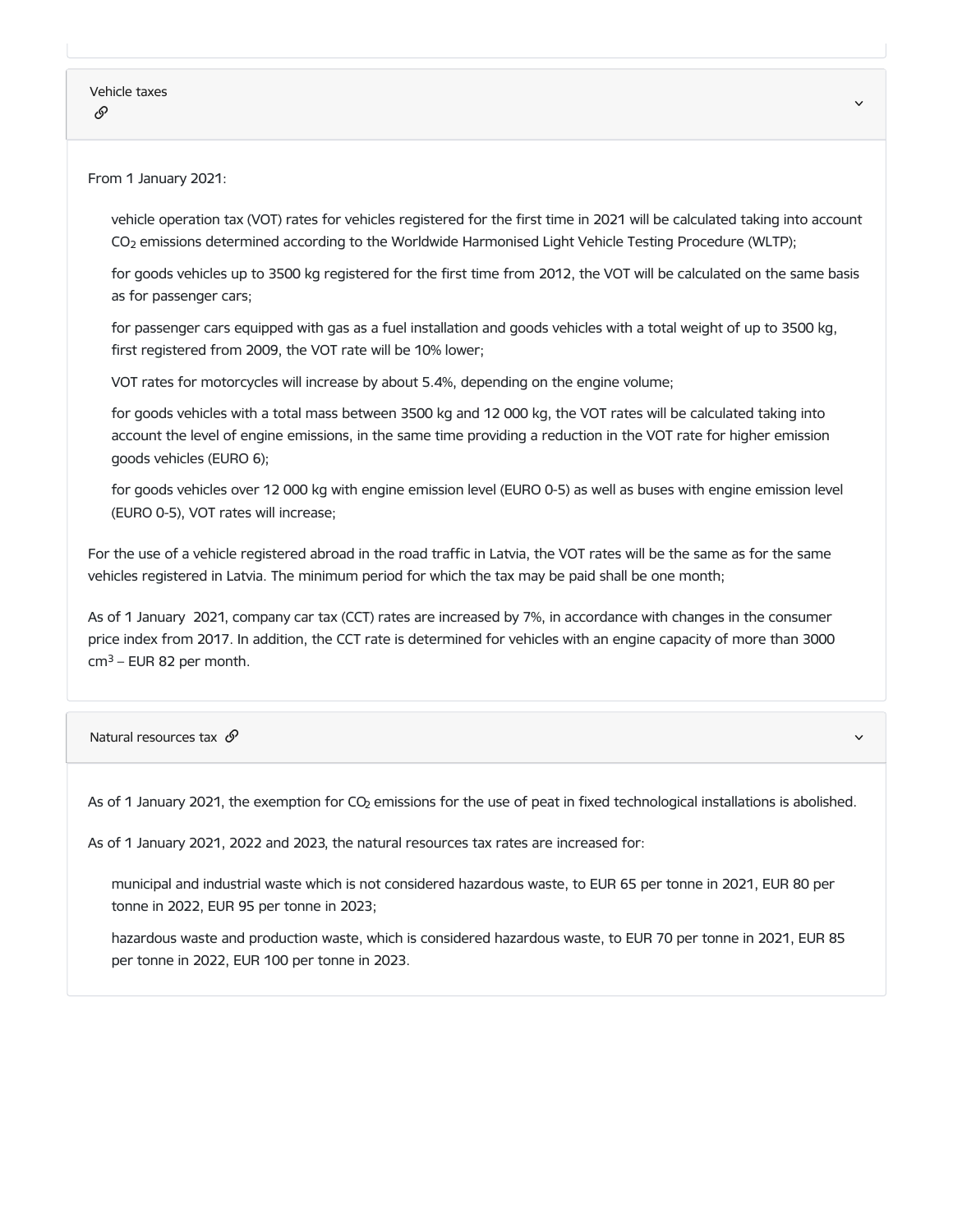in order to promote the development of fruit and vegetable production sectors, to reduce the shadow economy, to increase the competitiveness of economic operators operating in the legal market, as well as to promote the consumption of fresh fruit, berries and vegetables, until 31 December 2023 the reduced VAT rate of 5% for fresh fruit, berries and vegetables has been maintained;

the 30-day deadline set during the COVID-19 crisis for the assessment and refund of VAT overpayments is maintained, which is an essential support for taxpayers;

in order for the irregular VAT payments specified in the Value Added Tax Law to comply with the introduction of the single tax account in 2021, the concept of the VAT payment notice has been changed, as a result of which the VAT payment notice is no longer considered as the information to be submitted to the SRS, but as a tax declaration with the calculation of the payment or refund of VAT, which must be submitted to the SRS before the payment of VAT.

As of 1 July 2021, amendments to the Value Added Tax Law come into force, introducing rules for simplifying the application of VAT in the field of e-commerce, ensuring an environment of fair competition at the European Union level for all entrepreneurs regardless of the country of registration.

# From July 1, 2021:

the scope of the special VAT arrangements is extended to allow businesses to register in the same country and declare VAT on distance sales of goods within the European Union and on any services provided to non-VAT persons;

the possibility for companies carrying out distance sales of goods imported from third countries or third territories to declare VAT in one country for all consignments of goods is introduced, provided that the imported goods are not excisable goods and the fair value of the consignment does not exceed EUR 150. Where VAT is collected and declared under the special VAT arrangements, VAT shall not be paid at the time of importation of the consignment of goods;

simplification measures are introduced for persons presenting goods to the customs office (postal operators, courier mails), allowing them to pay the VAT collected on a consignment of goods imported from third countries or third territories as a total once a month. The special VAT regime will be applicable to consignments of goods imported from third countries or third territories, provided that the imported goods are not excisable goods and the fair value of the consignment does not exceed EUR 150;

the VAT exemption for consignments of low value goods of EUR 22 is abolished and VAT will apply to all consignments of goods from third countries or third territories, irrespective of the value of the consignment, resulting in a reduction of the competition distortion between economic operators established within the territory of the European Union and economic operators in third countries or third territories.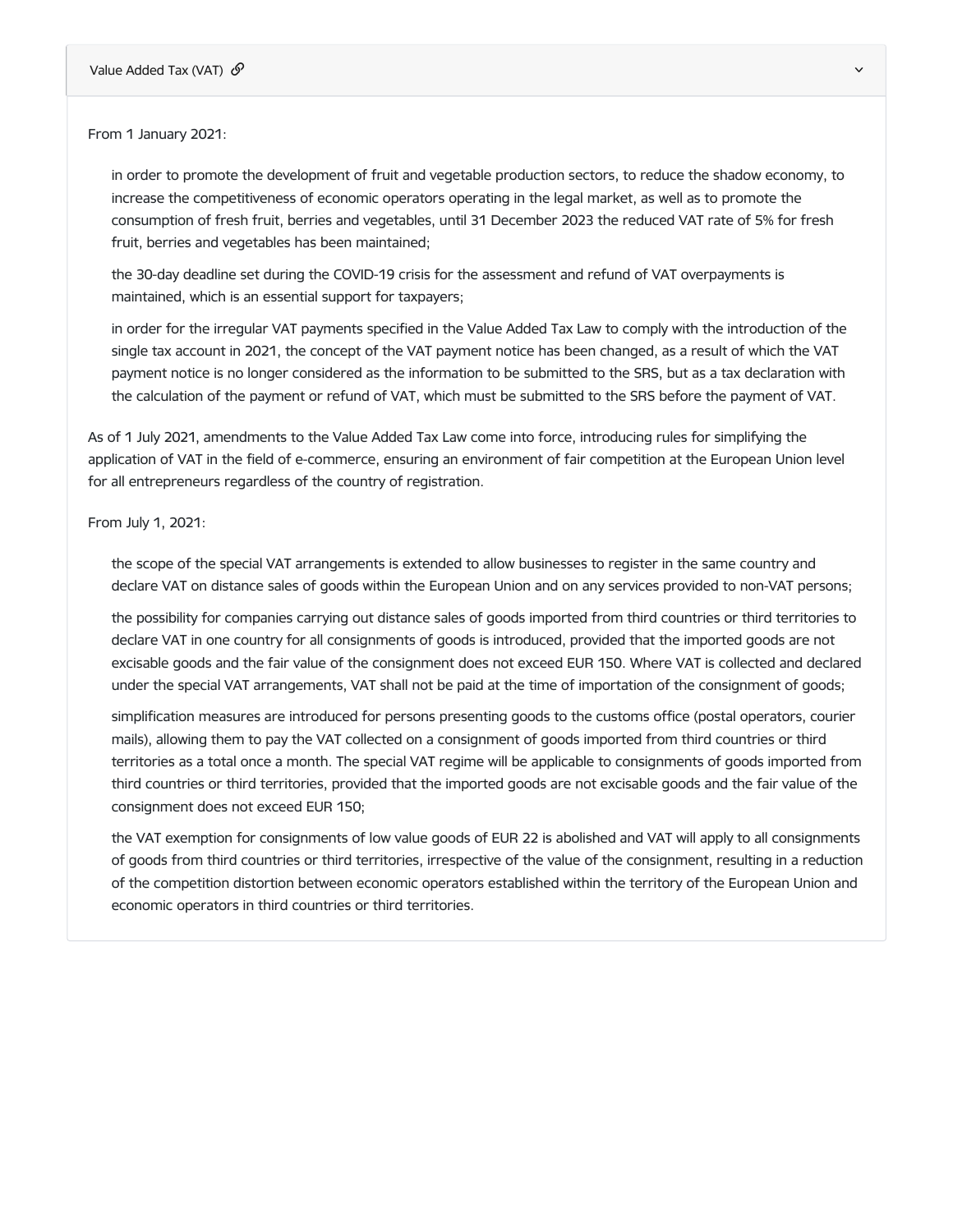List of low-tax or tax-free countries and territories  $\mathcal{S}$ 

On 1 January 2021, Cabinet Regulation No. 819 "Regulations Regarding Low-Tax or Tax-Free Countries and Territories" (hereinafter - the Regulation) entered into force (Cabinet Regulation No. 655 of 7 November 2017 "Regulations Regarding Low-Tax or Tax-Free Countries and Territories" has lapsed). The rules are based on the EU Council conclusion of 5 December 2017 on the "European Union List of Non-Cooperative Jurisdictions for Tax Purposes" and the guidelines on the coordination of national tax protection measures for non-cooperative jurisdictions on tax purposes adopted by the EU Council in its conclusions of 5 December 2019.

This Regulation does not change the purpose and essence specified in Cabinet Regulation No. 665. They provide the establishment of a list of low-tax or tax-free countries and territories with a view to preventing abuse of the tax system by activating the relevant anti-avoidance provisions (protective measures) contained in the relevant laws.

At present and in the future, the list will only be used for the application of protective measures laid down in national tax legislation, which are also compatible with those laid down at the EU level, thus continuing to ensure the prevention of abuse of the tax system and, if necessary, could be used in other areas.

State compulsory social security contributions (SSC)  $\mathcal{S}$ 

As of 1 January 2021, the SSC rate is reduced by one percentage point, including the employer's rate by 0.5% (from 24.09% to 23.59%) and the employee's rate by 0.5% (from 11% to 10.5%).

As of 1 July 2021, a minimum SSC object is introduced, which is equal to the minimum wage – EUR 500 per month.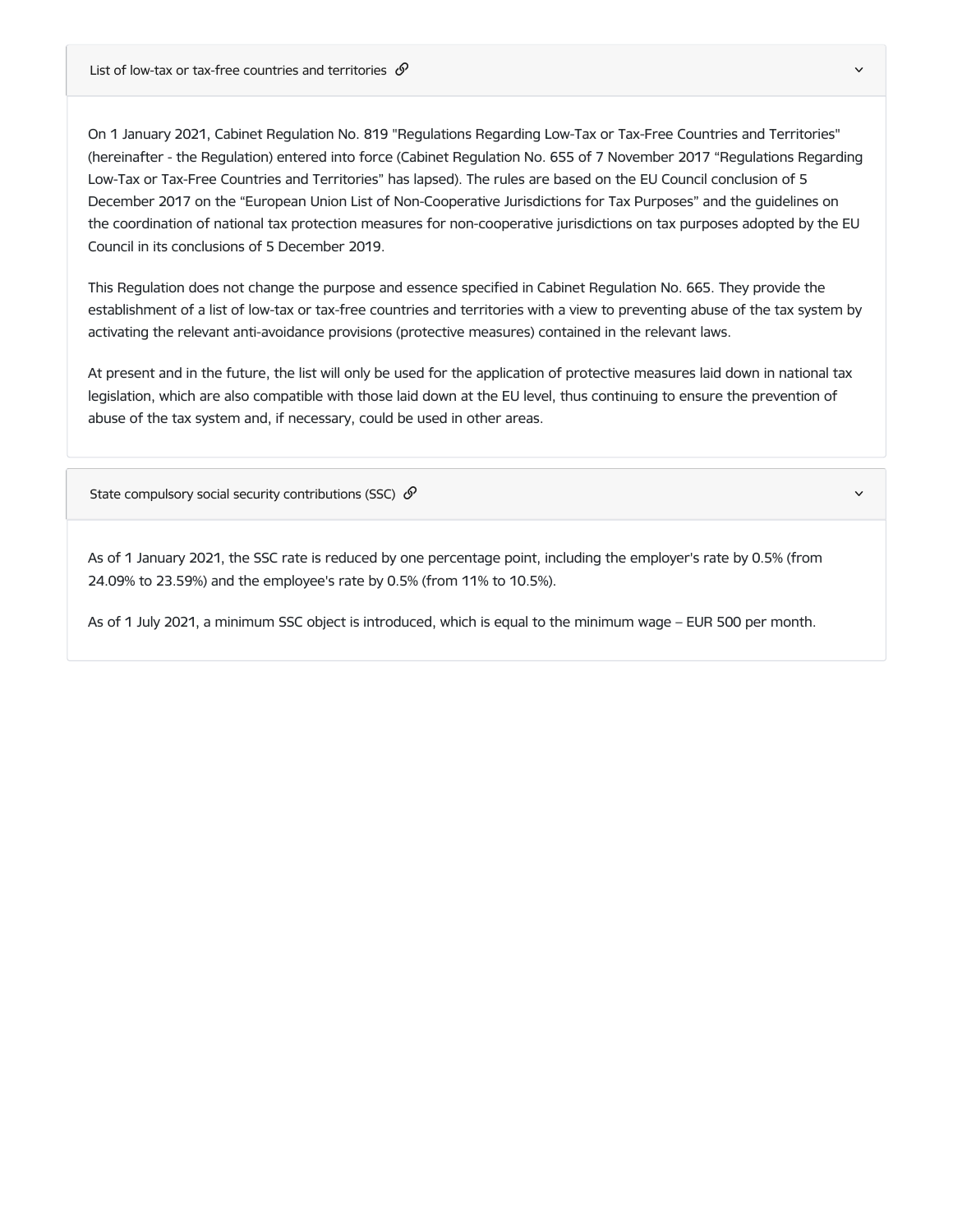the requirement that a sworn auditor and commercial company of sworn auditors shall, at least once a year, examine and evaluate the operation of the internal quality control system of his or her practice shall be applied. Amendments to the Regulations are available on the website likumi.lv: [Amendments](https://likumi.lv/ta/id/316393-grozijumi-ministru-kabineta-2017-gada-7-februara-noteikumos-nr-75-zverinatu-revidentu-un-zverinatu-revidentu-komercsabiedribu-d...) to Cabinet Regulation No. 75 of 7 February 2017 "Regulations on Work Organisation of Sworn Auditors and Commercial Companies of Sworn Auditors";

amendments to the implementation of the accrual principle in the accounting of state budget revenue administered by the SRS, which will have to be complied with from 1 January 2021, shall come into force, inventorying the balances (claims and liabilities) of taxes, duties and other payments administered by the SRS. The regulations are supplemented by new Paragraphs 50.<sup>1</sup>, 50.<sup>2</sup>, 66.<sup>1</sup> and 81, which provide that:

- the company will inventory the amounts of claims and liabilities related to taxes, duties and other payments attributable to the State budget administered by the SRS by comparing the data of the company with the data available in the electronic declaration system of the SRS;
- the SRS, which, in accordance with the Law On Budget and Financial Management, will keep records of taxes, duties and other payments attributable to the State budget administered by SRS, will be allowed to perform random comparison of claims and liabilities related to the abovementioned payments on a materiality basis;
- if, upon performing an inventory in accordance with the procedures laid down in Paragraph 50! of this Regulation, the company finds that its data on the amounts of claims and liabilities relating to taxes, duties and other payments attributable to the State budget administered by the SRS differ from the data available in the electronic declaration system of the SRS, then the company will inform the SRS of this fact in its electronic declaration system.

## Single tax account  $\mathscr P$  and  $\mathscr P$  and  $\mathscr P$  are set of the set of the set of the set of the set of the set of the set of the set of the set of the set of the set of the set of the set of the set of the set of the set

As of 1 January 2021, taxpayers will not have to pay each tax in a separate account, because the budget payments administered by the SRS will have a new - single tax account. It will be possible to pay the taxes administered by the SRS not only in one state budget revenue account, but also in one payment by the 23rd date of the month, because the deadlines for regular tax payments have been changed to a single payment term – the 23rd date. This reduces the consumption of time and human resources, as well as the costs necessary for the preparation and execution of tax payments.